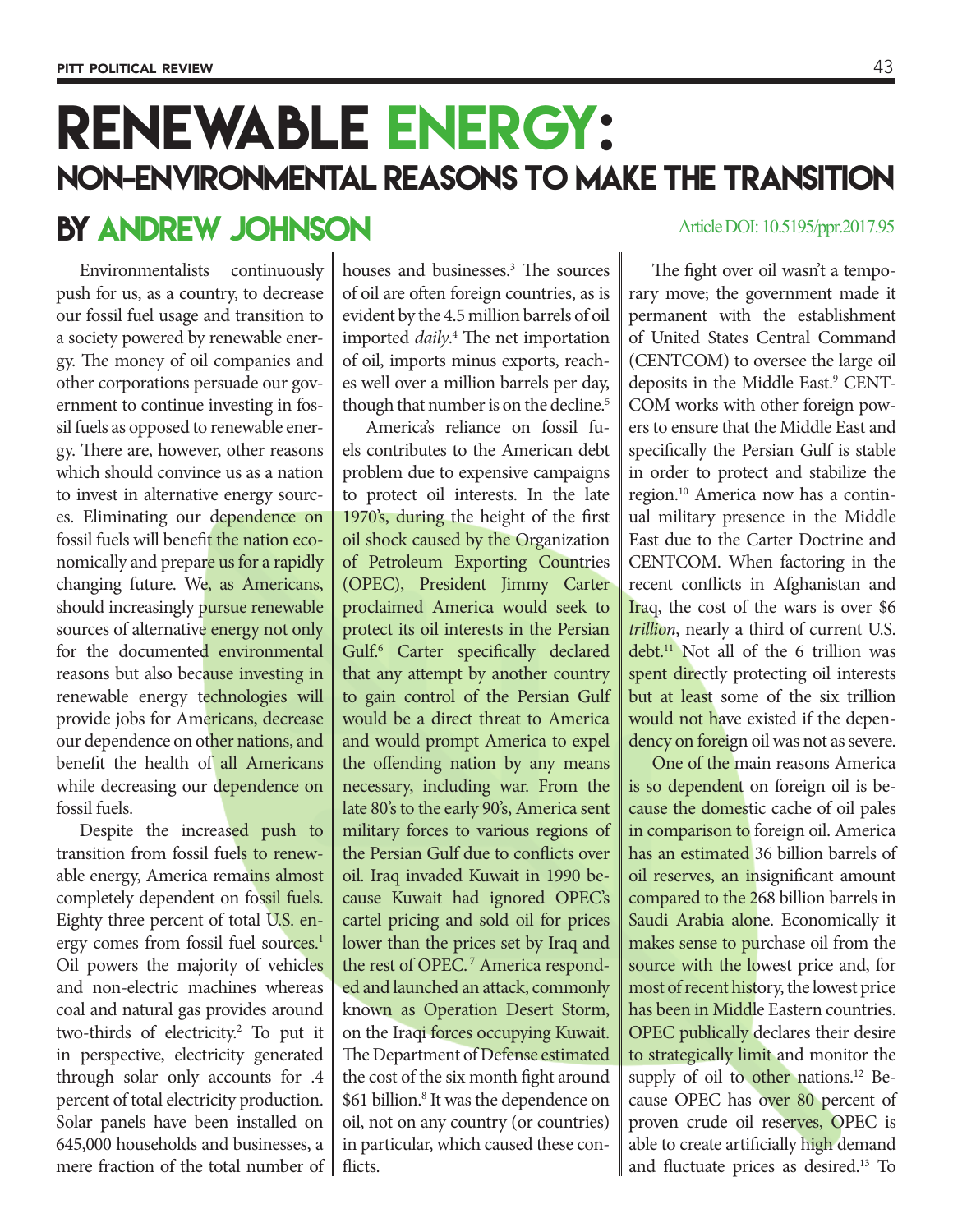limit the amount of fluctuation, America has sought to intervene and establish steady regimes as opposed to turbulent forms of government. The dependence we have on fossil fuels causes economic problems felt by corporations and individuals alike. For instance, corporations which depend heavily on ground transportation see prices rise when the cost of oil rises.<sup>14</sup> Moving away from such a dependence on fossil fuels will re-establish America as a global leader and independent powerhouse.

A transition of energy from fossil fuels to renewable sources will eliminate the dependence we have on fossil fuels, thereby cutting down the dependence we have on foreign countries. We relieve our addiction to fossil fuels by importing billions of barrels of oil every year, most of it from the Persian Gulf. This dependence has prompted us to be militarily aggressive in order to defend the oil sources we rely on so heavily. Our defense of critical oil sources doesn't just include military action during times of conflict; the peaceful patrol of countries with oil costs taxpayers billions. A peer-reviewed study from Princeton estimated the cost of operating aircraft carriers and other naval ships in the Persian Gulf from 1976 to 2006 to be over seven *trillion*. 15 And that only includes peaceful escorts and patrols, not included are the additional trillions of dollars spent during active conflicts in the region. It is evident that eliminating the need to defend our interests in the Middle East would save billions of dollars every year. If America was able to power with renewable energy what oil currently powers, we would save billions of dollars every year due to decreased spending on the military. Another estimate projects that military spending would be reduced by over 10 billion per year if there was no oil in the Middle East or, in this case, if we no longer needed the oil in the Middle East.16

Dependence on oil is an issue because of price fluctuations which hurt the growth of our economy. Oil exporting nations could cut off all oil to the rest of the world and immediately the economy would feel a shock. The increase of fuel prices would increase the cost of goods because input costs for shipping companies would increase. A modern example of how dependence on another country can devastate the economy and the people is the recent multi-lateral embargo on Russia. When Russia invaded Ukraine many global leaders, including President Obama, declared economic sanctions on Russia by refusing to export certain oil technologies as well as finance major oil firms.<sup>17</sup> The sanctions contributed to a Russian recession where the strength of the ruble weakened and GDP growth slowed to a crawl. Granted, Russia is very dependent on oil for revenues. In fact, over half of total government revenue came from the oil and gas industry.<sup>18</sup> As the example of Russia illustrates, economic dependence on fossil fuels is risky and is something we should avoid. This is not, however, a call for isolationism; it is rather an encouragement to cautiously choose what we trade and who we trade with. It is a call, though, to look to energies other than fossil fuels to power our nation.

 While we are externally dependent on oil, we are simultaneously internally dependent on coal and natural gas. Regardless of where the fossil fuels originate from, we are still dependent on fossil fuels and that is the issue. In discussing oil the dependence was on an outside nation but when discussing coal and natural gas the dependence is on the limited supply. As previously mentioned, coal is projected to be completely exhausted in the next 40 years. Unless we plan a smooth transition the future will be economically devastating. The beauty of renewable energy is the lack of dependence. While the country may be dependent on the renewable energy sources (solar, wind) and close to renewable energy (nuclear) there is very little threat of the energy running out. Dependence on renewable energy is a dependence on something stable, a source which will not run out.

More known in the environmental activist community are the physical reasons America should transition from fossil fuels to renewable energy. The word "non-renewable" itself should cause concern because it directly declares that these sources will run out. Many economists and scientists agree a *complete exhaustion*  of the global supply of oil and natural gas will occur within the next 40 years.19 This date is in the majority of our lives, not, as many often claim, in the distant future. It is imperative we figure out a solution to the problem and collectively combat our addiction to oil.

Renewable energy will create more, longer lasting jobs than will the fossil fuel industry. There are currently around one million oil and coal related jobs in America.20 The majority of these jobs focus on the drilling, refinement, and selling of oil. The government plays no small role in ensuring oil continues to thrive, a fact evident by the \$30 billion in subsidies annually given to oil companies.<sup>21</sup> In a different vein, over 40 percent of the trade deficit from 2000 to 2012 came from the importation of fossil fuels.<sup>22</sup> While some may argue it is necessary to increase domestic drilling, the fact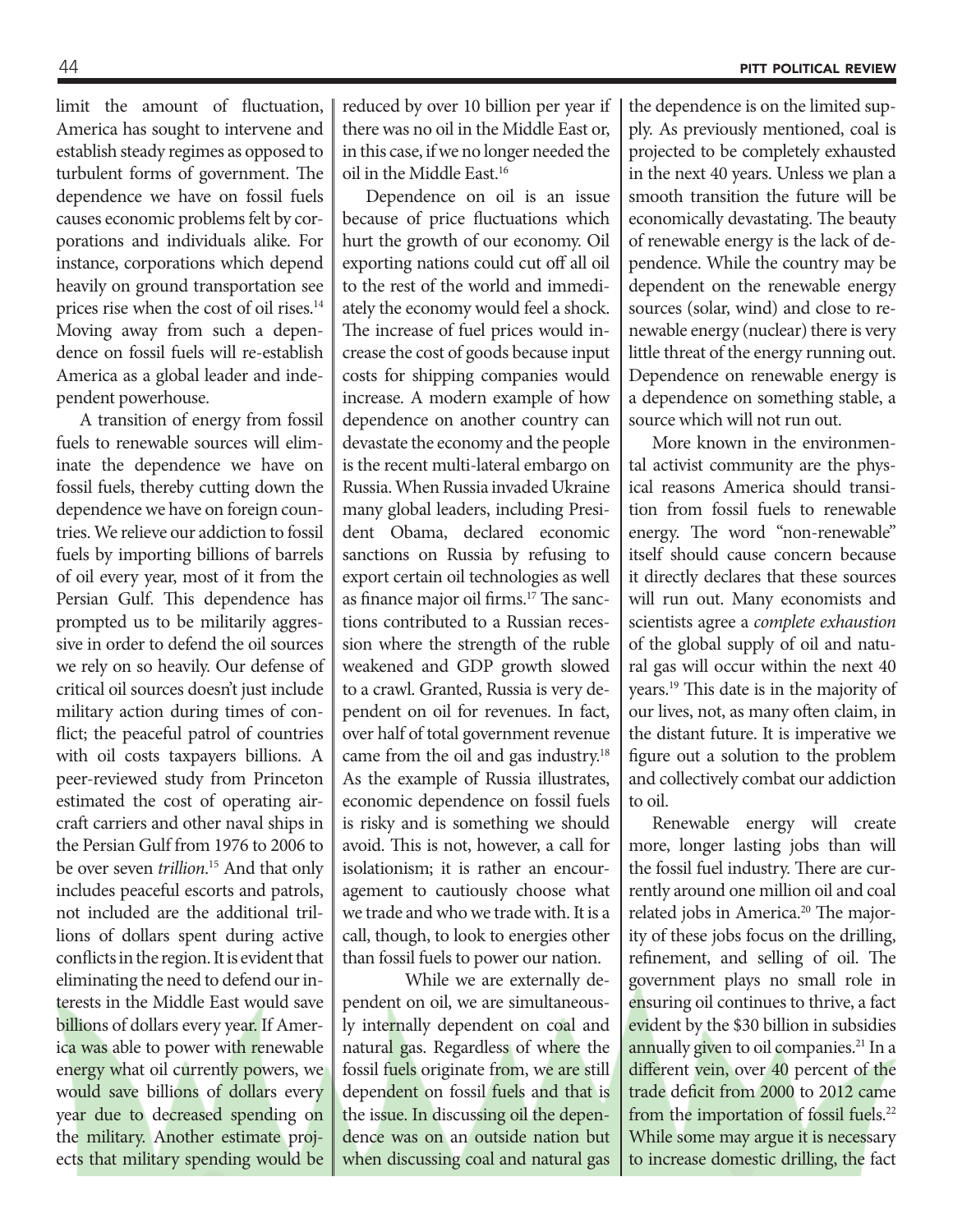still remains that, eventually there will be nothing left to drill if our dependence on fossil fuels continues.

With the recent recession still fresh in our minds we look to the future and focus on what will create stable jobs. The research declares renewable energy ("green" jobs) will give people more jobs than fossil fuels currently employ. As cited earlier, the fossil fuel industry provides around a million jobs while green jobs employ over three million Americans.<sup>23</sup> Some may object and proclaim that the fossil fuel industry is more efficient because it uses less labor. While this claim does have some truth, it is a natural phenomenon that industries become more efficient over time.

The jobs don't disappear, they just transition to different industries as the world changes. Since renewable energy only comprises ten percent of total energy consumption yet still employs three million Americans, there is massive potential for an increase in green sector jobs.24 Critics claim that while

renewable energy may create jobs it will eliminate an equal or greater number of jobs in the fossil fuel industry. While a valid concern, the statistics and research don't uphold the claim of the critics. Green energy will create more jobs than will be lost in fossil fuels.25 Individuals employed by the fossil fuel industries may be out of a job temporarily but millions of other Americans will gain jobs.

Job creation will be only a small part of the greater benefit to the economy brought by switching to renewable energy. The dollar will strengthen, the public deficit will decrease, and price levels will stabilize. If America begins to domestically manufacture renewable energy

technology instead of importing the net trade deficit will decrease due to the decrease in the importation of oil. Over 40 percent of the net trade deficit from 2000 and 2012 was from importing petroleum.26 Reducing the trade deficit will strengthen the dollar relative to other currencies, allowing American consumers to purchase foreign goods at a cheaper price. If we became the standard for renewable energy other countries would begin to import the goods we produce, further benefitting the economy.

Not defending oil interests both militarily and financially would save taxpayers billions every year. The government subsidizes the oil

**Moving away from such a dependence on fossil fuels will re-establish America as a global leader and independent powerhouse.**

> industry by providing nearly 30 billion dollars each year and currently subsidizes almost 40 billion dollars of the solar industry.27 If we used the 30 billion given towards oil for renewable technologies, the green sector would be in an even better place. Eliminating subsidies to fossil fuel corporations would allow money to be reinvested where the return on investment is greater.28 Money invested into fossil fuels by the government doesn't go as far as do investments into renewable energy. If the government ceased to provide subsidies to oil corporations and instead gave the money to renewable energy companies, the transition to renewable energy would happen much faster. We could real

locate spending from the military to investing even further in renewable technologies. The approximate number, cited earlier, could reach well over hundreds of billions every year. Not spending these billions would allow for increased spending in other areas.

Price levels are tied to the price of oil and other fossil fuels because fossil fuels are a large component of supply costs. Rising oil, and therefore gas, costs cause trucking and freight companies to charge a higher transport cost. Higher transport costs force manufacturers and producers to raise prices which in turn increase the prices of the final goods. Consumers aren't able to purchase as many

> goods with their stable income so fewer goods are purchased, leading to a general decline in GDP. This effect is known as a supply shock because the supply side of the economy is affected. In a supply shock price levels increase while GDP growth slows.29 Without oil, however, the risk of a supply shock decreases because com-

panies are dependent not on a fluctuating price of energy but one which is stable. Renewable energy promises to stabilize the price of energy which will stabilize prices in the macroeconomy.

Toxic pollutants from fossil fuel usage cause diseases, illnesses, days off from work, and chronic pains. Every year in the U.S. over 5 million work days are lost due to pollutants emitted from fossil-fuel plants.30 Aside from the billions of dollars of productivity lost, fossil fuel plants cause significant negative health effects. There are 30,000 premature deaths in the U.S. per year attributed to fossil-fuel toxins.31 Denmark, in the process of transitioning to be entirely powered by renewable energy, projects the savings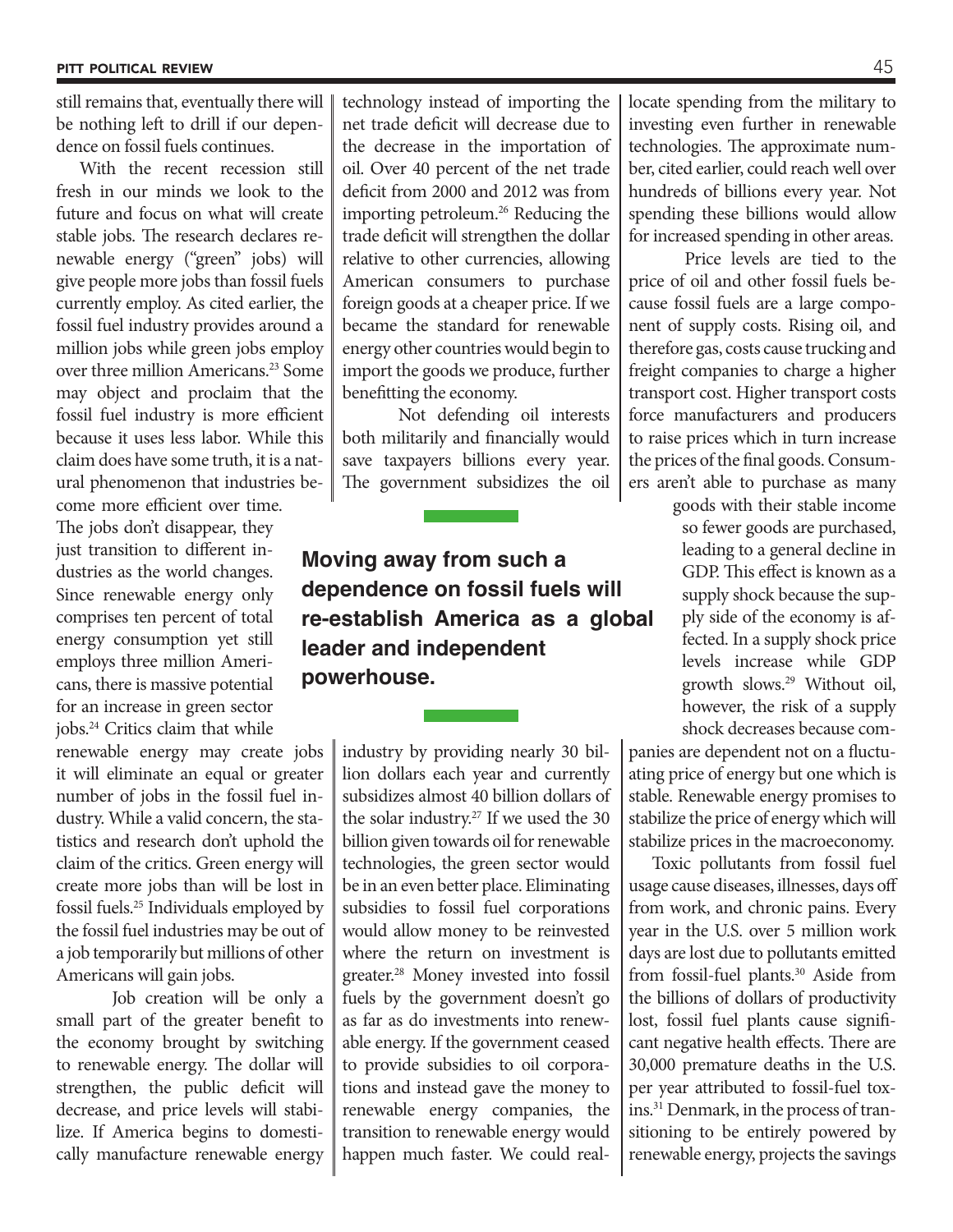in healthcare to surpass the cost of the transition.32 The same can work in America, not only benefitting Americans but also benefitting the health care system. A study from Harvard found eliminating coal production alone could decrease healthcare costs by nearly half a trillion annually.<sup>33</sup> Without forward progress towards moving America to renewable energy we risk jeopardizing our economy, our health, and our quality of life.

An economy powered with renewable energy will also be stronger due to the increased health of the popula-

tion. As previously cited, over 5 million work days every year are lost due to fossil-fuel related illnesses or injuries.<sup>34</sup> A renewable energy powered economy would not cause 5 million lost workdays and those workers would create real value in the economy, a value not attainable with fossil fuel illnesses. Healthcare costs in America already comprise

a large portion of the federal budget but we could minimize some of those costs by not having to pay for fossil fuel related illnesses. A study from Harvard, previously cited, found the cost of coal alone on healthcare costs to reach nearly 500 billion per year. With renewable energy powering the economy the costs on healthcare would not exist in the form they do today, and costs would decrease.

## **Future Actions**

What exactly do we need to do to ensure a smooth and timely transition to renewable energy? We need to offer tax breaks to renewable energy companies focused on green technologies, charge a tax on all fossil fuels to create a price signal, stop subsidizing the oil industry and increase current subsidies to the renewable

energy industry, and increase regulations on where energy comes from to ensure the usage of clean energy versus fossil fuels.

Many companies focused on renewable energy struggle to compete in the same market as established fossil fuel industries due to the massive amount of capital needed to penetrate the market. Additionally, these renewable energy companies struggle to compete with established fossil fuel industries because the green companies often are not rewarded for the public good they provide and fossil

**[G]reen companies often are not rewarded for the public good they provide and fossil fuels aren't punished enough for the negative externalities they create.**

> fuels aren't punished enough for the negative externalities they create. If the federal government, or even state governments, provided tax breaks for newly formed green companies we would see a lot more of these businesses sprouting up. A tax break for a new company which wouldn't have otherwise existed costs the government very little but jobs and GDP increase. A simple promise not to tax a new business for five years would likely persuade businesses to form who wouldn't have otherwise.

> In a similar vein, we need to increase the price of fossil fuels to create a price signal. A price signal is an indirect method of persuading businesses and investors to change direction based on the price of a certain good. In this case, a price signal

would convince investors and businessmen to move away from fossil fuels and focus on renewable energy. This transition would occur because consumers at the pump and in the store would think twice about paying a higher price for the same good and instead may be swayed to consider purchasing energy efficient appliances and vehicles. The government, the instigator of this price signal, would increase taxes on all fossil fuels and nonrenewable energies. The higher the price the stronger the price signal and the faster the transition to renew-

> able energy. There would likely be backlash against the rising of prices but if we are to progress as a nation we must make short-term sacrifices for longterm benefits.

> The federal government provides nearly \$30 billion in funding to oil companies but this subsidy needs to stop. Instead, we should fund companies focused on devel-

oping efficient and clean technology which will power the future. Providing these funds directly to private companies will allow the innovation to occur while reducing government red-tape and stagnation. Tesla, for example, received a 465 million dollar loan from the Department of Energy to research electrical plug-in vehicles.<sup>35</sup> They put the money to good use and Tesla paid off the loan ahead of time while simultaneously advancing the electric car concept. Investing and subsidizing renewable energy companies will help us no longer use fossil fuels to power our nation but rather rely on energy which we can use repeatedly.

Lastly, to protect domestic producers and manufactures, we must strictly regulate where we buy our solar panels, wind turbines, and electric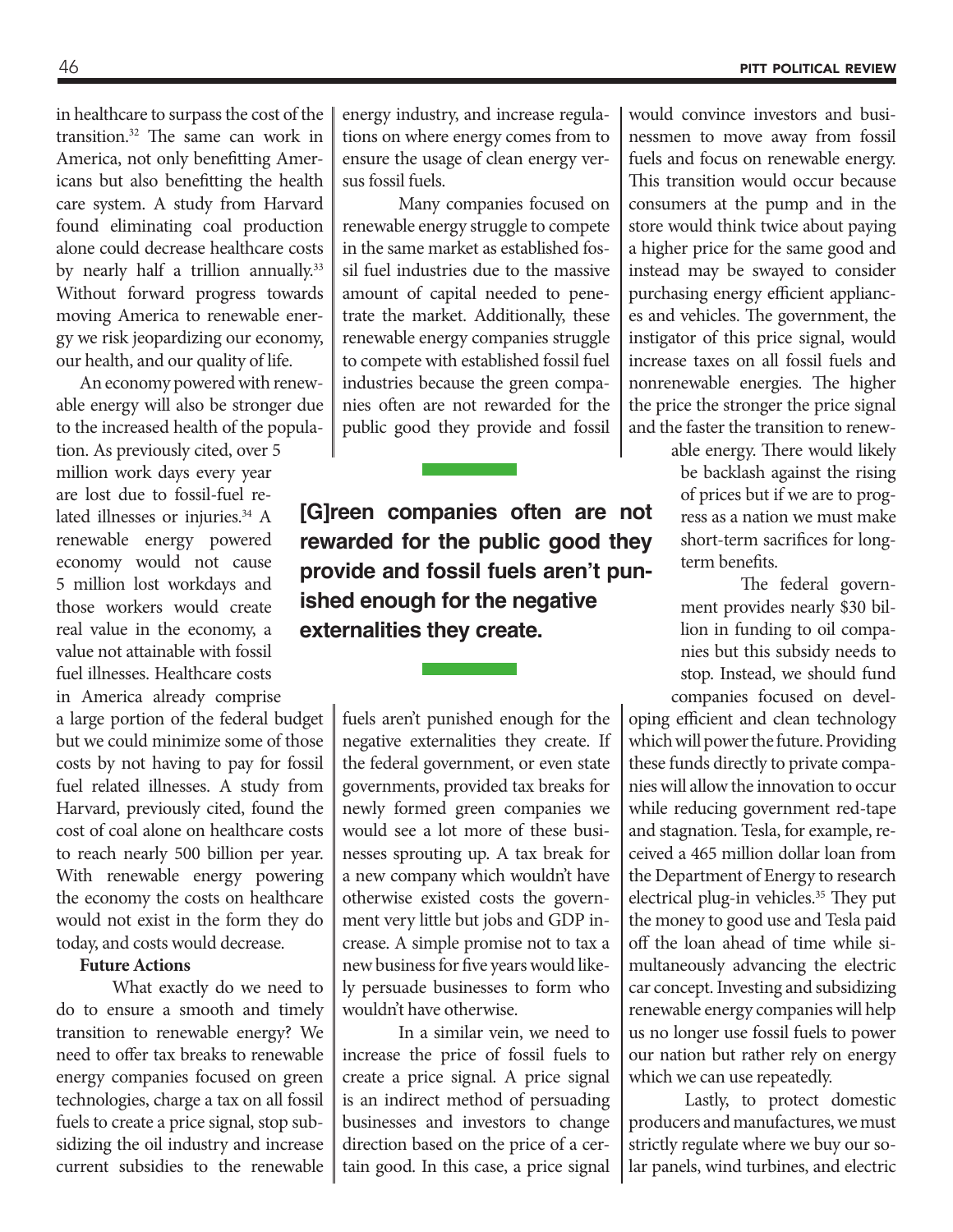motors. Instead of purchasing the necessary technology from Asia we must produce it domestically to reap the economic benefits. Additionally, it is necessary we continue to accept only the best of renewable technologies, a policy which will ensure the panels, turbines, and motors have a usage life for many years.

Together, as a nation working together for a common goal, we can transition America from relying on fossil fuels to a nation operating entirely on renewable energy. We will not only be healthier and happier, we will have more jobs and a better economic situation. Regardless of environmental concerns it is an economically sound decision to invest in renewable energy as the technology which powers the future.

1 Data.worldbank.org, 2015, 'Fossil Fuel Energy Consumption (% Of Total) | Data | Table'.

2 Eia.gov, 2015. 'What Is U.S. Electricity Generation By Energy Source? - FAQ - U.S. Energy Information Administration (EIA)'. http://www.eia.gov/tools/faqs/faq. cfm?id=427&t=3.

3 SEIA, 2015. 'Solar Industry Facts And Figures'. http://www.seia. org/research-resources/solar-industry-data.

4 Eesi.org,. 2015. 'Fossil Fuels | EESI'. http://www.eesi.org/topics/ fossil-fuels/description.

5 "U.S. Net Imports of Crude Oil and Petroleum Products," eia.gov, August, 2015, (Accessed November 11, 2015).

6 Jimmy Carter: "The State of the Union Address Delivered Before a Joint Session of the Congress. ," January 23, 1980. Online by Gerhard Peters and John T. Woolley, *The American Presidency Project*.

7 Riedel, Bruce. 2015. '25 Years Later: Did Kuwait Invasion Doom Iraq? - Al-Monitor: The Pulse Of The Middle East'. *Al-Monitor*.

8 Committee on Armed Services, House of Representatives, *Operation Desert Shield/Storm Costs and Funding Requirements*, GAO/ NSIAD-91-304, Washington D.C., Government Accountability Office, 1991, (Accessed October 23, 2015).

9 "Commander's Posture Statement, Statement of General Lloyd J. Austin III Commander U.S. Central Command Before the House Appropriations Committee – Defense Committee on the Posture of U.S. Central Command," CENTCOM, 15 March 2015, (Accessed October 23, 2015).

10 "About U.S. Central Command (CENTCOM)," CENTCOM, (Accessed October 24, 2015).

11 Shah, Sabit. "US Wars in Afghanistan, Iraq to Cost \$6 Trillion." Global Research. September 20, 2013. (Accessed October 24, 2015).

12 "Our Mission," OPEC, (Accessed October 24, 2015).

13 "OPEC Share of World Crude Oil Reserves," OPEC, (Accessed October 24, 2015).

14 Tipping, Andrew, "The Impact of Reduced Oil Prices on the Transportation Sector," Strategy Business, February 19, 2015, (Accessed October 24, 2015).

15 Stern, R.J., "United States cost of military force projection in the Persian Gulf, 1976–2007," Energy Policy (2010), doi:10.1016/j.enpol.2010.01.013 (Accessed October 24, 2015).

16 Delucchi, Mark, "The Cost of Protecting Oil in the Persian Gulf," Resources for the Future, January 12, 2012, (Accessed October 24, 2015).

17 "Third Wave of Sanctions Slams Russian Stocks," The Moscow Times, July 17, 2014, (Accessed October 24, 2015).

18 Woodhill, Louis, "It's Time to Drive Russia Bankrupt - - Again,"